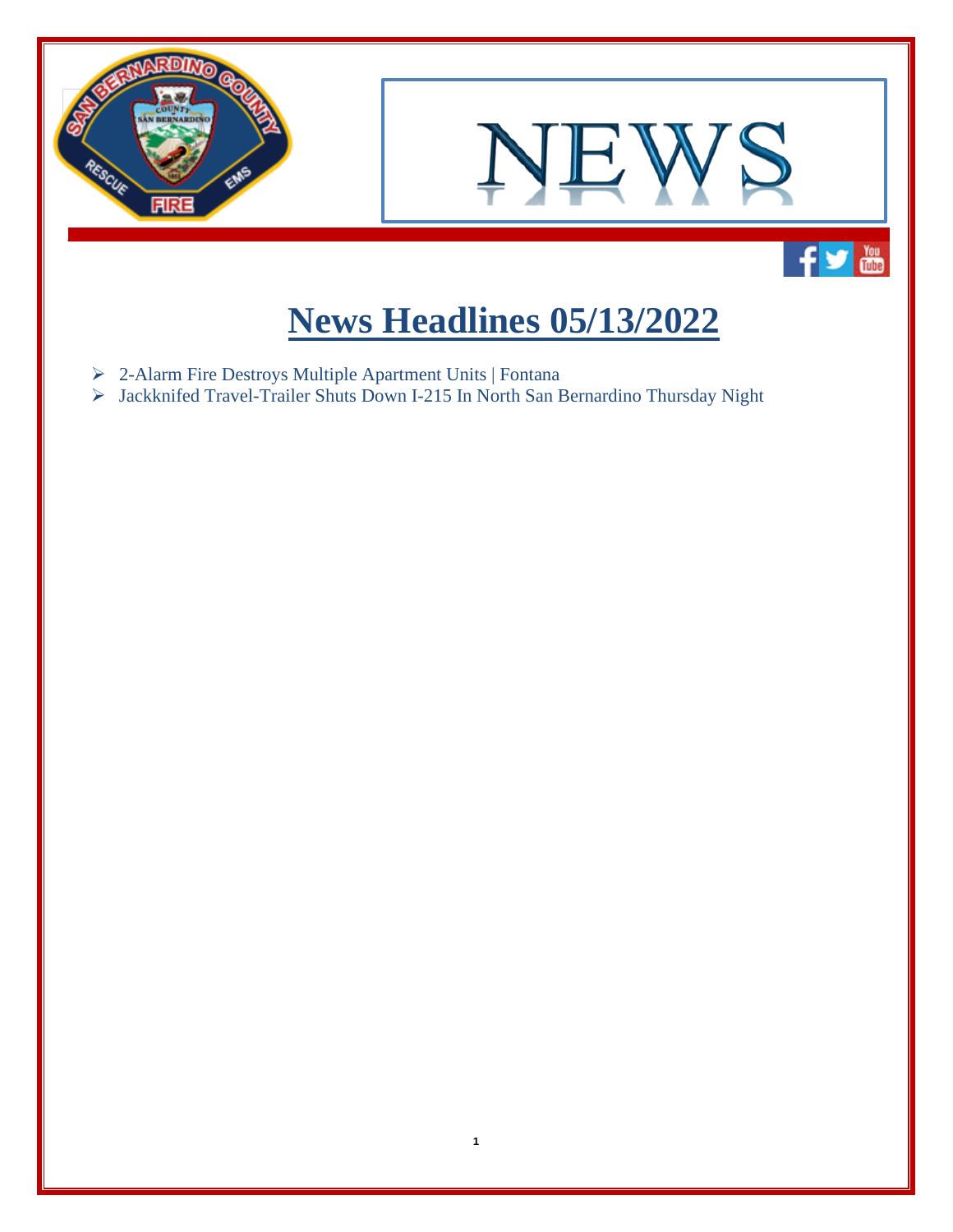## **2-Alarm Fire Destroys Multiple Apartment Units | Fontana**

**By Staff Writer, ONSCENETV**

Posted: May 13, 2022



05.11.2022 | 2:44 AM | FONTANA - A two-alarm fire destroyed multiple apartment units and displaced several families in a early morning blaze. First responders responded to reports of a commercial structure fire just before 3am.

Arriving units located heavy smoke and fire showing, and multiple apartment units were fully involved in fire. Firefighters called for a second alarm due to the magnitude of the blaze and battled the flames.

It appears everyone was able to safely evacuate, however, many families are displaced as a result of the fire. Firefighters were able to successfully knock down the blaze without injuries.

The cause of the fire is unknown at this time.

<https://www.youtube.com/watch?v=DUBl-KQM5Mg>